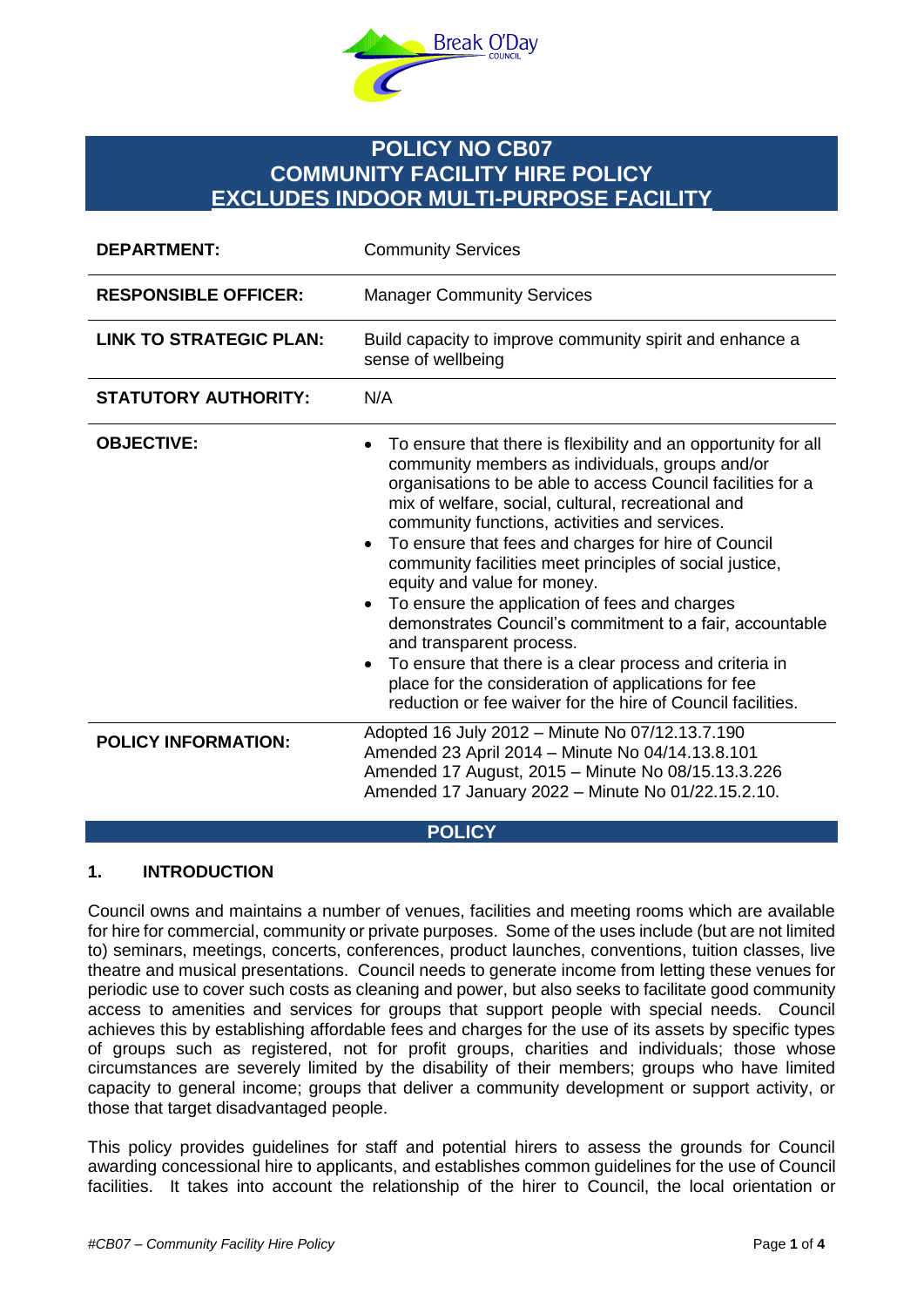

membership of the hirer, the purpose of the hire and the overall benefit to the entire community of the particular use of Council's amenities.

# **FACILITIES**

This policy applies to all Council owned community venues currently available for periodic hire. It does not apply to properties that are leased from Council, and for which contractual lease agreements have been established.

## **2. HIRER CATEGORIES & CONCESSIONS**

The categorisation of hirers allows Council to accommodate a diversity of community needs and interests within Council venues, and provides a transparent and accountable mechanism for determining the rate at which hirers are charged. Hirers will be categorised according to:

- The purpose for which the Council facility is being hired, and
- The demonstrated capacity of the hirer to pay

There are four (4) Hirer Categories:

- (a) Category A Commercial full fee paying;
- (b) Category B Community Business 25% discount on hire fees;
- (c) Category C Community Interest Group 50% discount on hire fees;
- (d) Category D Full Concession 100% discount on hire fees.

To be eligible to receive a concession under Categories B, C or D, hirers must complete and submit a Concession Application Form and supply their organisation's most recent audited financial statement.

Organisations which are determined by Council to have reasonable access to funds (eg, substantial funds in reserve or access to funds through grants etc) will not be eligible for a concession. Alternatively these organisations may be awarded a lesser rate reduction than they originally sought.

When an organisation is in receipt of any concession (Category B and C) on the full cost of the hire of a Council facility, they are considered by Council to be in receipt of a donation/subsidy. An organisation will need to declare this donation/subsidy if they apply to Council for funding under the Community Grant scheme.

Council has adopted an administration fee which cannot be waived under any circumstances, including the categories and processes identified in this Policy. Neither the administration fee, or other hire charges apply to Memorial Services (eg. Anzac Day Services) – refundable bonds still apply.

## **3. OVERVIEW OF HIRER CATEGORIES & HIRERS RECEIVING SPECIAL DISPENSATION**

To be eligible for any of the concession categories, hirers must match the criteria below and provide supporting documentation (for example, audited financial statements).

If you are possibly eligible for an exemption under Category B and C you will need to apply through the Community Grant Scheme. Council runs a 2 tier Community Grant Scheme.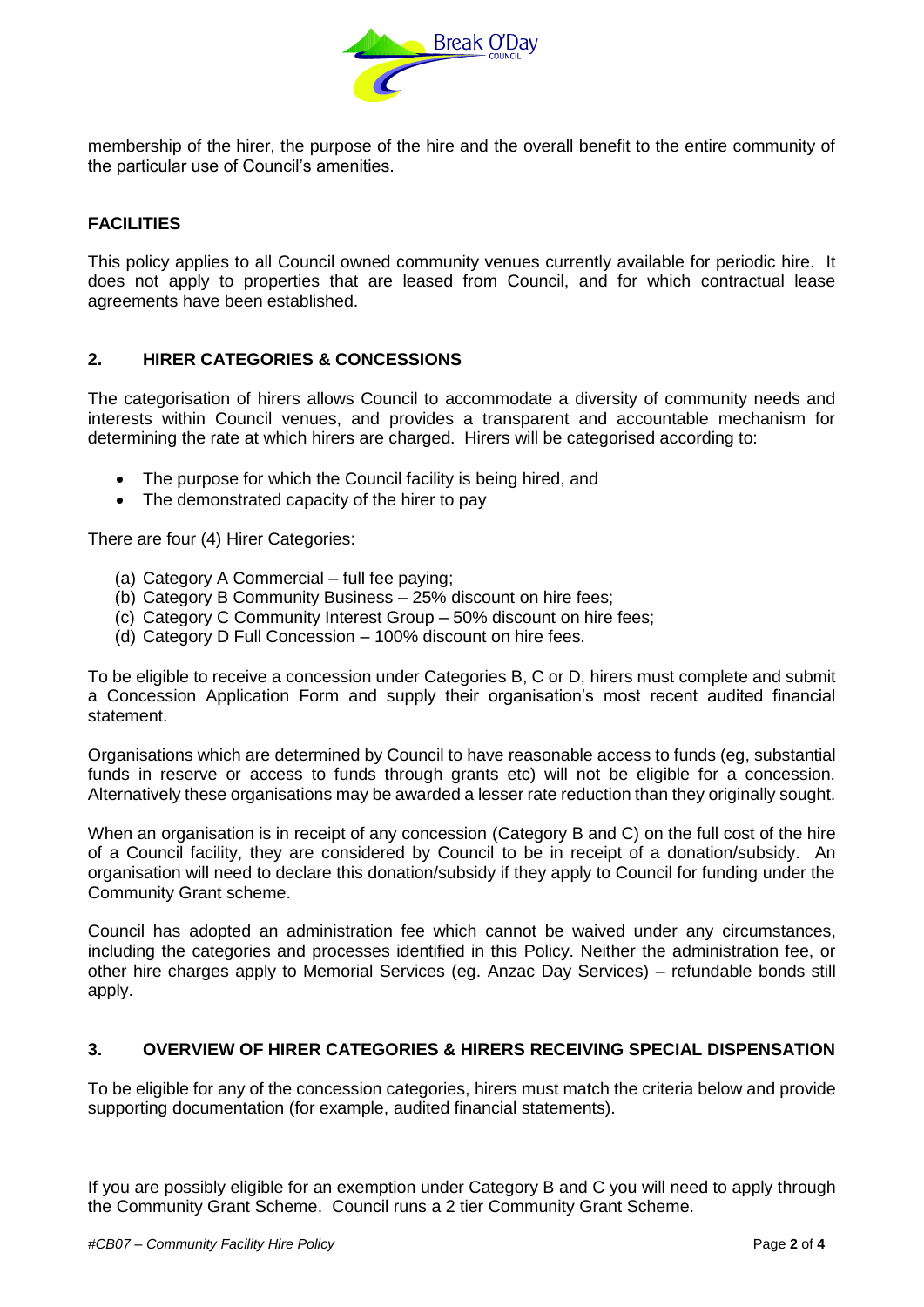

- Tier 1 Continued funding for small infrastructure projects and programs; and
- Tier 2 Provides potential funding for facility fee waivers up to a maximum of 50%.

There will be two rounds of funding per annum. Please check Council's website and Newsletters produced on a monthly basis for news of when these grants are open.

#### **a) Category A – Commercial, Business, Political & Private Hirers**

Full fees are applicable to this category. Commercial, political groups and private hirers are not able to apply for a concession for venue hire.

Types of Use – Private and family functions, trade fairs, product launches, meetings of registered political groups/parties, conventions and all income generating activities for personal or corporate profit.

Examples of hirers likely to be located within this category are: State and Federal Government agencies (excluding primary and secondary schools), registered political parties/groups, private businesses, business owners and corporations.

#### **b) Category B – Community Services & Small Businesses – eligible for a 25% concession on the full commercial rate**

This category applies to the activities of healthy lifestyle and community education organisations or businesses, and community service/welfare agencies that have the capacity to raise funds and/or apply for operational funding from one or a combination of Local, State or Federal government grants programs.

This includes community service providers (funded), other local government agencies, incorporated community groups (funded) education/leisure/lifestyle organisations (that charge fees), revenue raising activities (eg. ticket sales at concerts), exhibitions, seminars and community service conferences and meetings eg. karate, yoga, dancing classes

#### **c) Category C – Community Interest Groups – eligible for a 50% concession on the full commercial rate**

This category applies to; the activities of groups/organisations that do not receive State or Federal funding but raise funds from other sources including membership, sponsorship, project-focused grant funding and/or Council funding.

Examples of groups that might be located within this category are: not for profit playgroups and child-focused early intervention groups, religious/spiritual groups or church-based/place of worship organisations, schools, registered charities, clubs/leisure/education/amateur sporting/lifestyle activities (run by volunteers or with volunteer labour), incorporated organisations, not for profit community groups (limited funding), and Council operated services and activities.

#### **d) Category D – Full Concession – eligible for 100% concession on the full commercial rate (ie. free venue hire)**

This category applies to groups/organisations that fall outside categories B and C. Any group/organisation applying for Category D must provide evidence of their exceptional circumstances. Fundraising events for fire and flood events are examples of Category D.

All applications for full concession require Council approval.